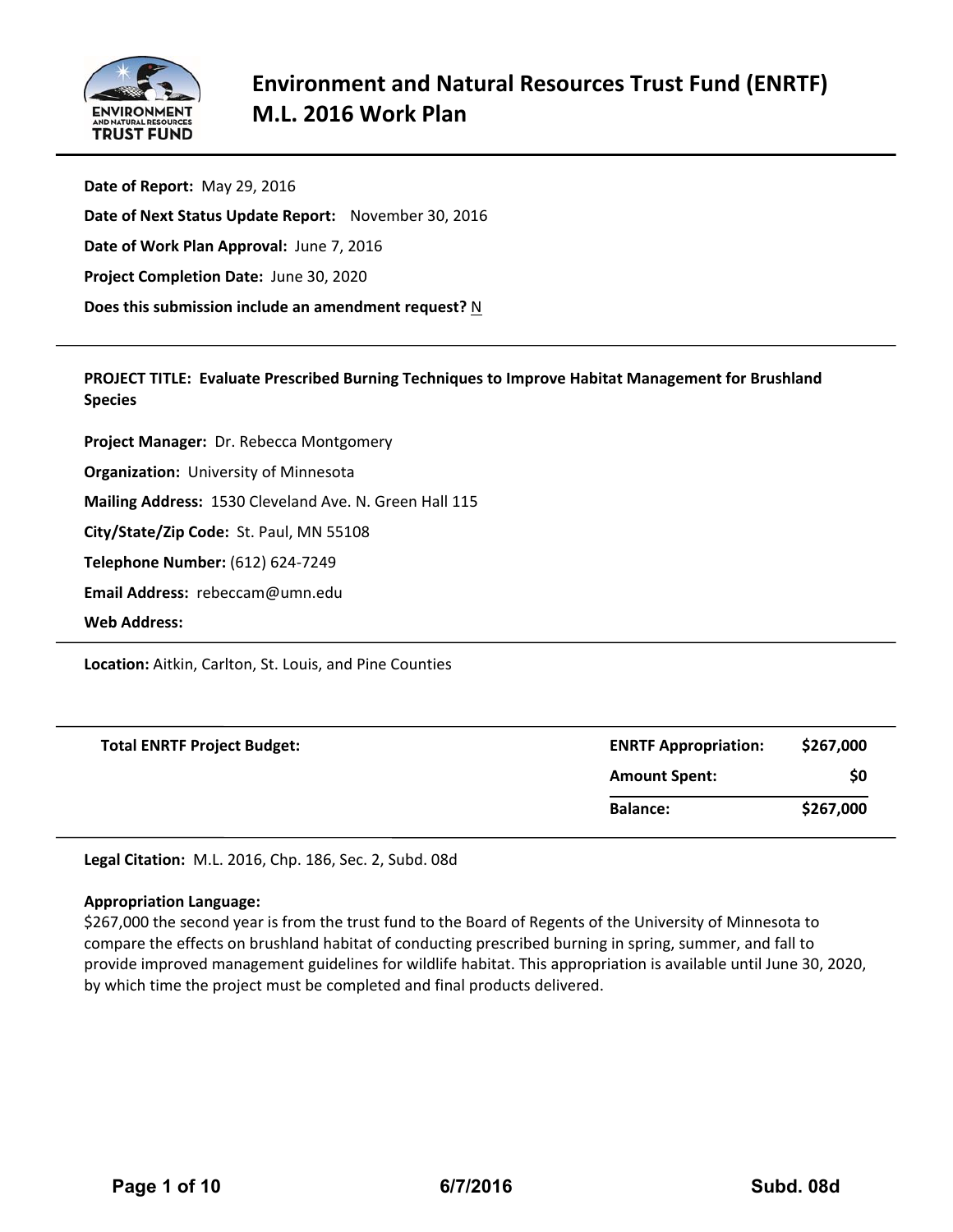# **I. PROJECT TITLE: Evaluate Prescribed Burning Techniques to Improve Habitat Management for Brushland Species**

### **II. PROJECT STATEMENT:**

We propose to compare the response of brushland vegetation to prescribed burns conducted in the spring, summer, and fall to understand how the season of burning influences the ability to effectively maintain open, brushland conditions. Brushlands cover approximately 8.5 million acres (20% land surface) in Minnesota and provide critical habitat for over 250 wildlife species, including >80 species on the Minnesota Department of Natural Resources (DNR) list of Species of Greatest Conservation Need (SGCN) including 38 birds, 17 mammals, 12 reptiles, 2 amphibians, and 12 insects. Numerous game species also use brushland habitats including Sharp‐ tailed grouse, American Woodcock, white‐tailed deer, and furbearers. The brushland habitats that these wildlife use are intermediate between grasslands and forests, and require periodic disturbance to maintain them as brushlands.

Prior to European settlement, Minnesota's brushlands were maintained by frequent wildfires. These burns happened most frequently in summer and fall when vegetation was dry enough to carry fire. We know very little about the effects of burning in different seasons on brushland vegetation. We know that in forest and grasslands, summer and fall fires increase habitat value by creating patchiness in the vegetation due to variation in where the fire burned hotter and cooler. This patchiness supports greater plant and animal species diversity.

Prescribed burning has become an important wildlife management tool to incorporate fire disturbance in a controlled way on the modern landscape. Currently, most brushland prescribed burns executed by the Department of Natural Resources are conducted in the spring. However, historically, wildfires occurred throughout the year, including both the summer growing season and spring and fall dormant seasons. Because springs tend to be moist, fires are less hot and are easy to control. However, cooler fires may be less effective in achieving habitat goals of maintaining open conditions by preventing the conversion of brushland to forest. The scientific literature indicates that summer burns are more effective at maintaining fire‐dependent grassland and oak forest habitats than dormant‐season spring burns. However, no such studies exist for brushlands.

Why don't managers burn in summer and fall? Lack of science-based guidelines hinders change in practice. Managers require data showing benefits before changing existing management, especially when so many significant wildlife species are involved. Data on benefits to achieving habitat goals using summer and fall burns will motivate adoption of more diverse prescribed fire regimes on brushlands, ultimately benefiting wildlife.

We will compare the effects of spring, summer and fall prescribed burns on brushland vegetation in 900 acres of brushland in the northeast region of Minnesota. Our project will:

- provide data on the habitat benefits of spring, summer and fall burns
- develop best management practices for maintaining healthy brushland habitat
- improve brushland habitat to meet the needs of diverse wildlife and native plant species

### **III. OVERALL PROJECT STATUS UPDATES:**

**Project Status as of** *November 30, 2016***:**

**Project Status as of** *April 15, 2017***:**

**Project Status as of** *November 30, 2017***:**

**Project Status as of** *April 15, 2018***:**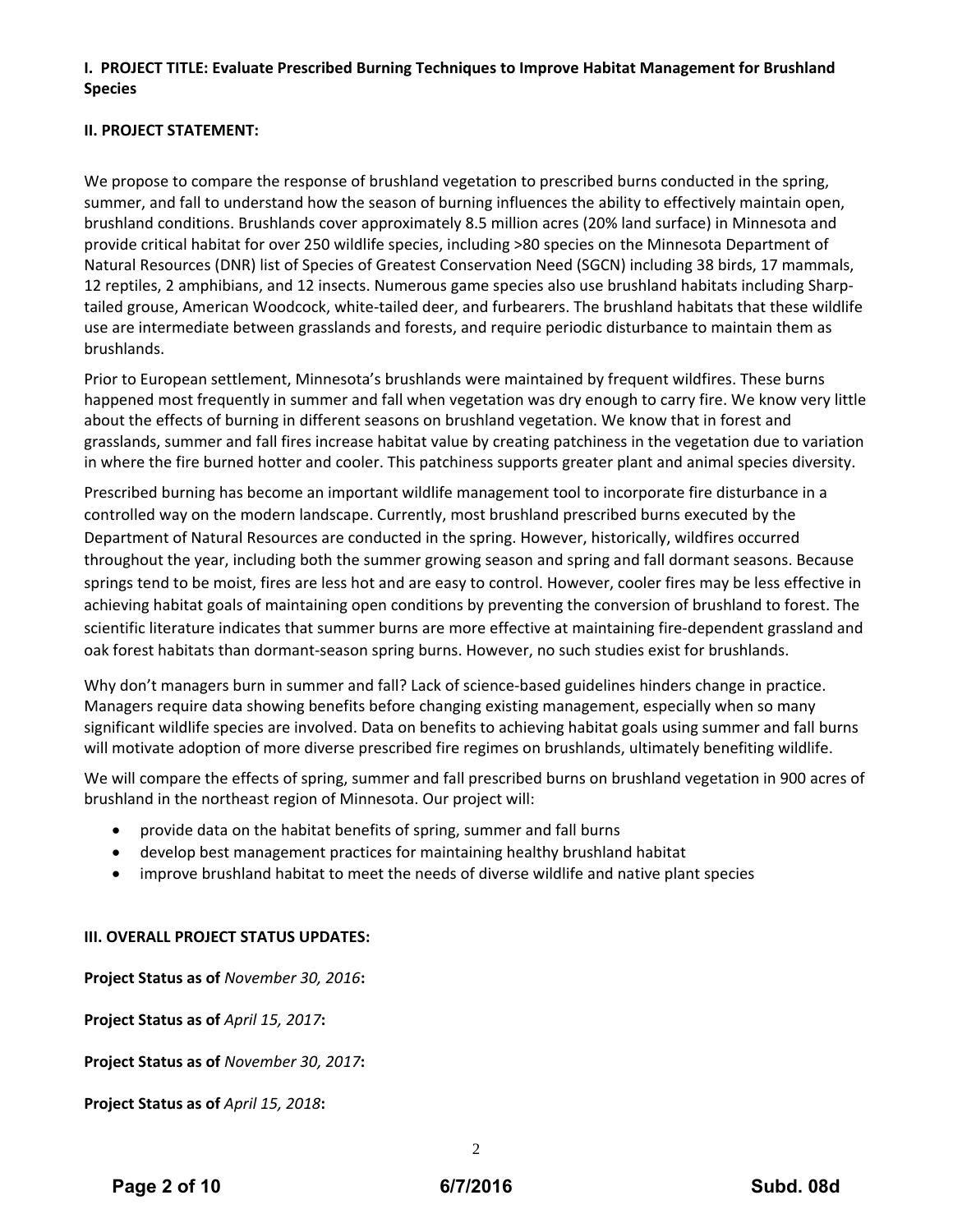**Project Status as of** *November 15, 2018***: Project Status as of** *April 15, 2019***:**

**Project Status as of** *November 15, 2019***:**

**Project Status as of** *April 15, 2020***:**

#### **Overall Project Outcomes and Results:**

#### **IV. PROJECT ACTIVITIES AND OUTCOMES:**

**ACTIVITY 1:** Document current conditions on 2000 acres of brushland habitat in NE Minnesota

**Description:** In summer 2016, MN DNR partners will identify potential study sites in NE Minnesota, with the intention of treating three sites with prescribed fire. Since burns are dependent on weather and site‐specific fuel conditions we will do site preparations on five sites with the goal of burning three of them. Each site will be at least 400 acres and divided into four equally sized sections with similar vegetative composition. DNR staff will create firebreaks to separate the four sections for prescribed fire treatment. To document initial conditions of brushland habitats, we will measure vegetation metrics such as duff layer depth, grass biomass, shrub density, invasive species presence, and plant species composition in the summer prior to burning in 80 plots per site that will also be permanently marked for post-fire sampling. In addition, wildlife surveys (e.g. bird point counts) will be conducted across study sites. These baseline conditions are important to fully evaluate the impacts of prescribed fire.

**Summary Budget Information for Activity 1: ENRTF Budget: \$ 54,117 Amount Spent: \$ 0 Balance: \$ 54,117**

| Outcome                                                                         | <b>Completion Date</b> |
|---------------------------------------------------------------------------------|------------------------|
| 1. Up to 2000 acres (400 acres/site * 5 sites) surveyed for baseline conditions | October 2016           |
| 2. Up to 400 permanent monitoring plots established                             | October 2016           |
| 3. Dataset of plant communities at up to five sites compiled and analyzed       | <b>April 2017</b>      |

**Project Status as of** *November 30, 2016***:**

**Project Status as of** *April 15, 2017***:**

**Project Status as of** *November 30, 2017***:**

**Project Status as of** *April 15, 2018***:**

**Project Status as of** *November 15, 2018***:**

**Project Status as of** *April 15, 2019***:**

**Project Status as of** *November 15, 2019***:**

**Project Status as of** *April 15, 2020***:**

**Final Report Summary:**

3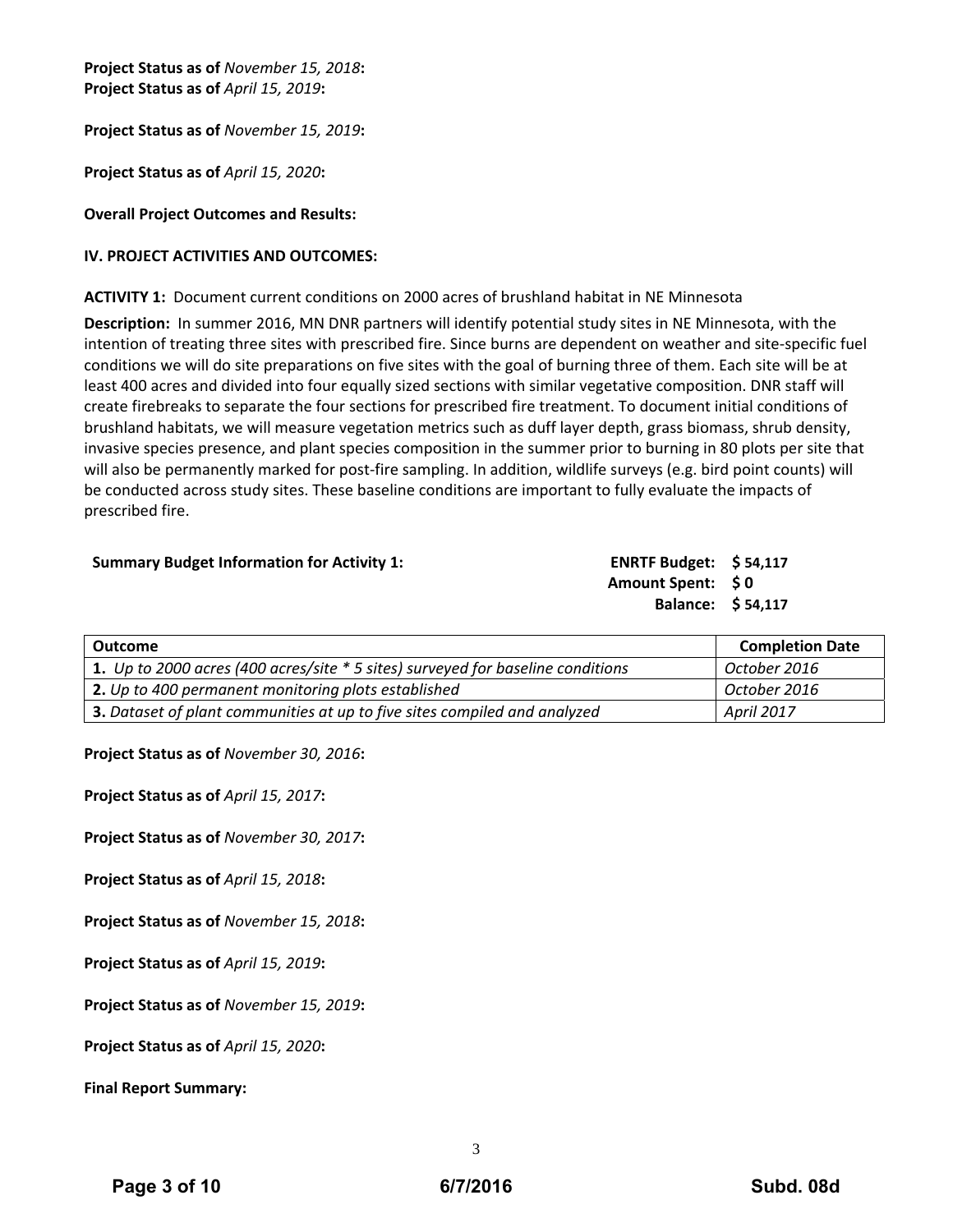**ACTIVITY 2:** Conduct prescribed burning and monitor vegetation response on 900 acres of brushland habitat in NE Minnesota

**Description:** MN DNR partners will develop and seek approval for burn plans and conduct prescribed burns at three sites in each of three seasons: spring, summer and fall (nine burns total). Fires will be led and executed by MN DNR staff with fire training. To determine the initial impacts of the burns, we will measure duff layer depth, grass biomass, and shrub top‐kill in assess fire intensity and coverage using permanent monitoring plots set up in Activity 1. This sampling will occur immediately following each burn. To determine the vegetation response to the burns, we will examine plant species composition including invasive species, and vegetation density and cover for the initial two years following treatment using ENTRF funds. In addition, wildlife surveys (e.g. bird point counts) will be conducted several times during the growing season in the study sites. Permanent plots will be censused after the period of this request by university partners and MNDNR.

| <b>Summary Budget Information for Activity 2:</b> | ENRTF Budget: $$196,140$ |  |
|---------------------------------------------------|--------------------------|--|
|                                                   | Amount Spent: \$0        |  |
|                                                   | Balance: \$196,140       |  |
|                                                   |                          |  |

| Outcome                                                                  | <b>Completion Date</b> |
|--------------------------------------------------------------------------|------------------------|
| 1. Three hundred acres burned in spring, 300 in summer and 300 in fall   | November 2017          |
| 2. Nine hundred acres surveyed for post-burn conditions                  | November 2017          |
| 3. Nine hundred acres surveyed for vegetation response to burning        | December 2019          |
| 4. Dataset of fire effects and vegetation response compiled and analyzed | December 2019          |

**Project Status as of** *November 30, 2016***:**

**Project Status as of** *April 15, 2017***:**

**Project Status as of** *November 30, 2017***:**

**Project Status as of** *April 15, 2018***:**

**Project Status as of** *November 15, 2018***:**

**Project Status as of** *April 15, 2019***:**

**Project Status as of** *November 15, 2019***:**

**Project Status as of** *April 15, 2020***:**

#### **Final Report Summary:**

**ACTIVITY 3:** Develop a manager's guide for brushland habitat

**Description:** To promote incorporation of findings of this study into management, we will present a webinar to brushland managers and landowners to describe the vegetation and wildlife response to prescribed fire in our study, following which we will host a workshop for DNR staff and other stakeholders to design a brushland prescribed fire best management practices (BMP) document and management guide. The goal of these efforts is to develop recommendations for restoring and maintaining diverse brushland habitat for non‐game and game wildlife species.

|  |  |  | <b>Summary Budget Information for Activity 3:</b> |
|--|--|--|---------------------------------------------------|
|--|--|--|---------------------------------------------------|

**Summary Budget Information for Activity 3: ENRTF Budget: \$ 16,743 Amount Spent: \$ 0**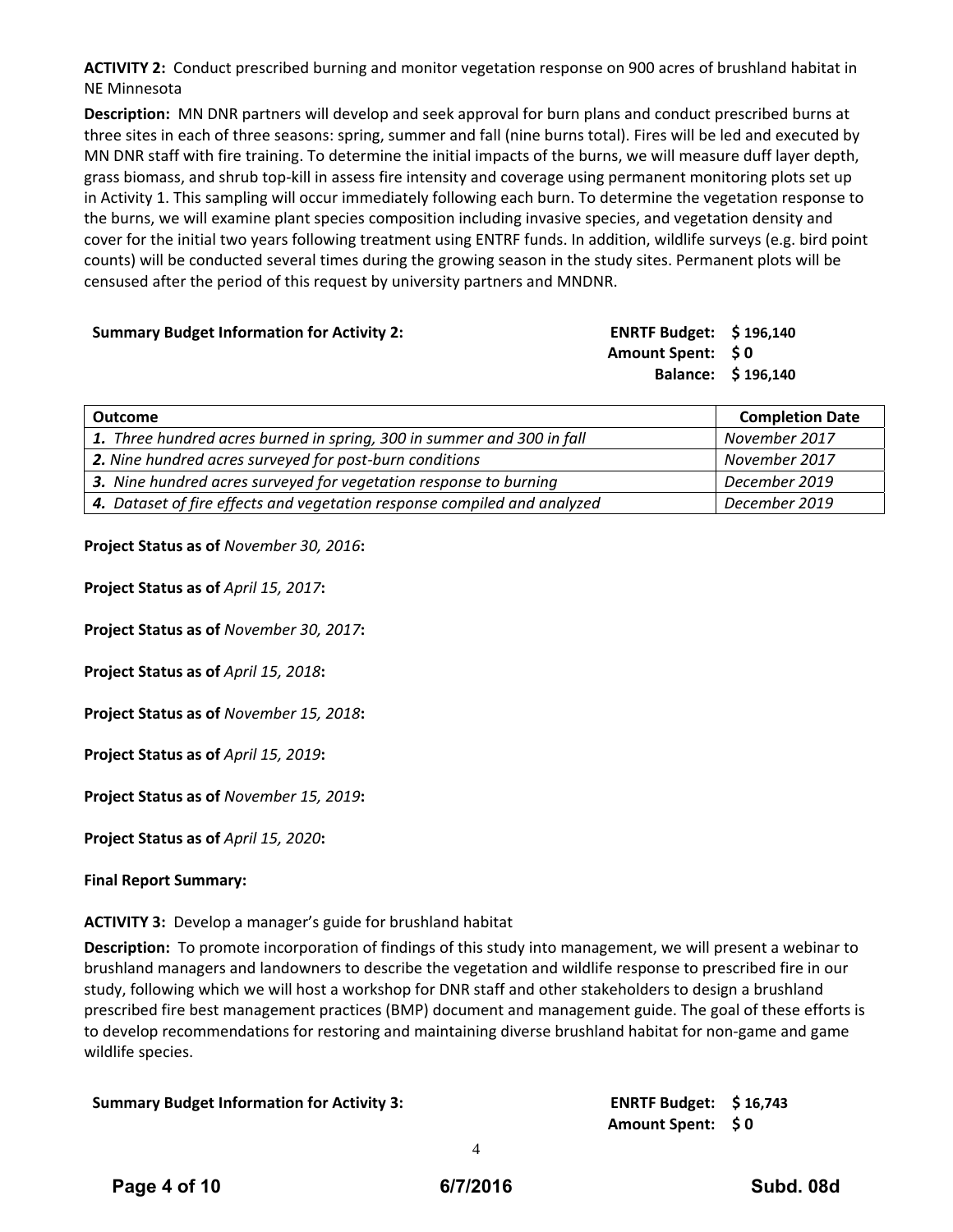| <b>Outcome</b>                                                                       | <b>Completion Date</b> |
|--------------------------------------------------------------------------------------|------------------------|
| 1. Webinar for brushland managers and landowners on vegetation response to           | January 2020           |
| prescribed fire in different seasons (spring, summer and fall)                       |                        |
| 2. Workshop with DNR staff and stakeholders to develop best management practices for | March 2020             |
| using prescribed fire for brushland habitat management                               |                        |
| 3. Management guide for using prescribed fire to maintain brushland habitat          | June 2020              |

**Project Status as of** *November 30, 2016***:**

**Project Status as of** *April 15, 2017***:**

**Project Status as of** *November 30, 2017***:**

**Project Status as of** *April 15, 2018***:**

**Project Status as of** *November 15, 2018***:**

**Project Status as of** *April 15, 2019***:**

**Project Status as of** *November 15, 2019***:**

**Project Status as of** *April 15, 2020***:**

**Final Report Summary:**

#### **V. DISSEMINATION:**

**Description:** Results of this study will be presented at local, regional, and national meetings (e.g. Sustainable Forests Education Cooperative Annual Research Round‐up, The Wildlife Society). Findings will be published in peer-reviewed journals, in outreach newsletters (e.g., the Lake States Fire Science Consortium), and posted annually on the Minnesota Department of Natural Resources (MN DNR) website in the Summaries of Wildlife Research Findings section found at http://www.dnr.state.mn.us/publications/wildlife/index.html. Project description and results will also be available through websites of the University of Minnesota's Department of Forest Resources (http://www.forestry.umn.edu/)and Center for Forest Ecology (http://cffe.cfans.umn.edu/).

Research will form the basis of an M.S. thesis that will be publically available through the University of Minnesota.

As described in Activity 3, webinars and workshops aimed at developing BMP and management guidelines also disseminate results. BMP and management guidelines will be made publically available on the MN DNR website (http://www.dnr.state.mn.us) and in paper form when requested.

**Project Status as of** *November 30, 2016***:**

**Project Status as of** *April 15, 2017***:**

**Project Status as of** *November 30, 2017***:**

**Project Status as of** *April 15, 2018***:**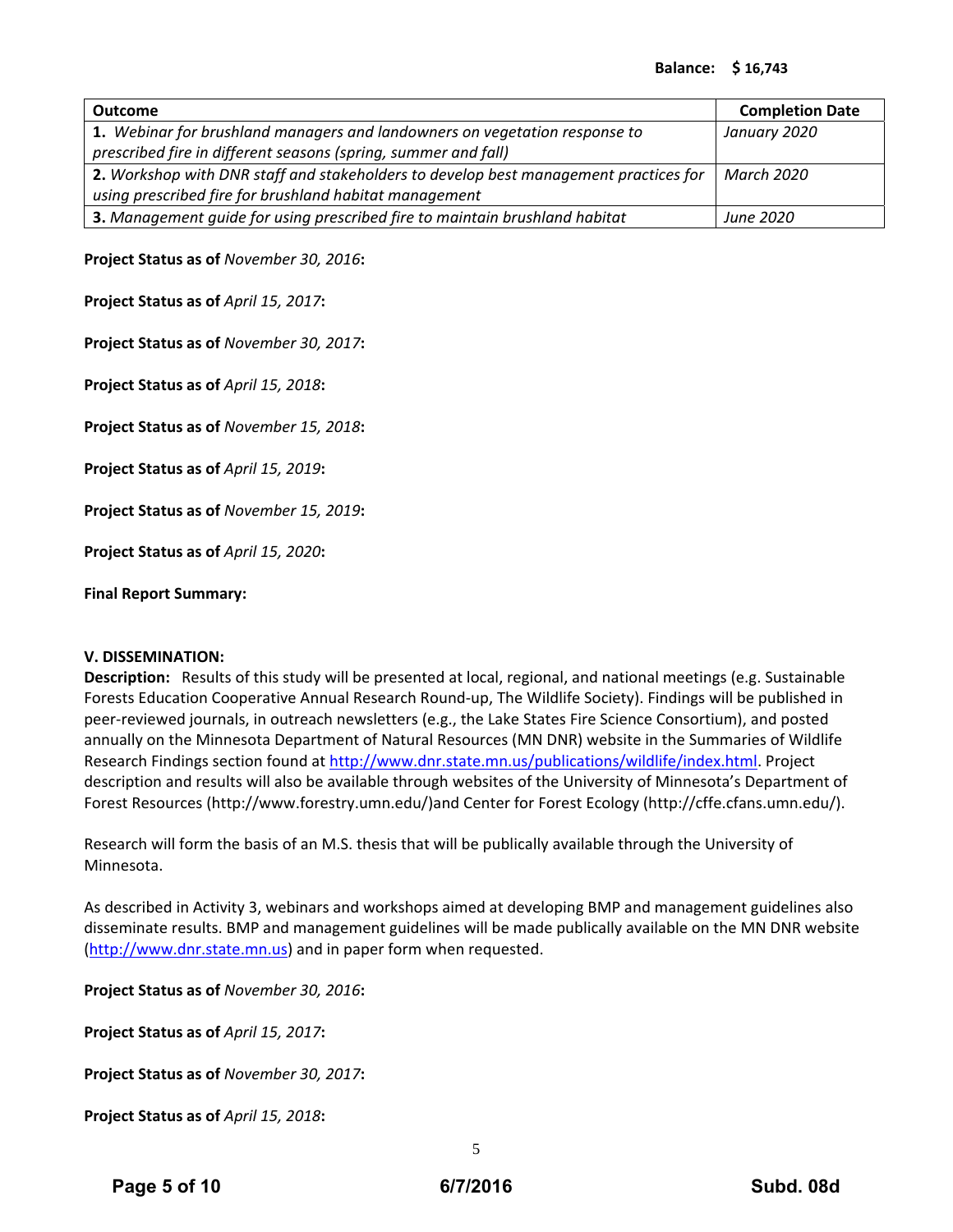**Project Status as of** *November 15, 2018***:**

**Project Status as of** *April 15, 2019***:**

**Project Status as of** *November 15, 2019***:**

**Project Status as of** *April 15, 2020***:**

#### **Final Report Summary:**

#### **VI. PROJECT BUDGET SUMMARY:**

#### **A. ENRTF Budget Overview:**

| <b>Budget Category</b>                             | \$ Amount      | <b>Overview Explanation</b>                                                                                                                                                                                                                                                                                  |  |  |  |  |  |
|----------------------------------------------------|----------------|--------------------------------------------------------------------------------------------------------------------------------------------------------------------------------------------------------------------------------------------------------------------------------------------------------------|--|--|--|--|--|
| Personnel:                                         | \$196,453      | 1 project manager at 2% FTE (\$12,286), 1 field<br>coordinator at 8% FTE (\$34,295) and one<br>undergraduate at 25% FTE (\$23,731) for 4<br>years; 1 project staff (graduate student, post-<br>doctoral research associate or staff scientist) at<br>25% FTE years 1&2 and 50% FTE years 3&4<br>(5127, 723). |  |  |  |  |  |
| Professional/Technical/Service Contracts: S 58,500 |                | Contract with MN DNR to conduct burning.                                                                                                                                                                                                                                                                     |  |  |  |  |  |
| Equipment/Tools/Supplies:                          | \$958          | Notebooks for field data collection, flags<br>and rebar for plot marking, GPS for plot<br>locations                                                                                                                                                                                                          |  |  |  |  |  |
| Capital Expenditures over \$5,000:                 | \$0            |                                                                                                                                                                                                                                                                                                              |  |  |  |  |  |
| Fee Title Acquisition:                             | $\frac{1}{2}0$ |                                                                                                                                                                                                                                                                                                              |  |  |  |  |  |
| <b>Easement Acquisition:</b>                       | $\frac{1}{2}0$ |                                                                                                                                                                                                                                                                                                              |  |  |  |  |  |
| Professional Services for Acquisition:             | \$0            |                                                                                                                                                                                                                                                                                                              |  |  |  |  |  |
| Printing:                                          | \$0            |                                                                                                                                                                                                                                                                                                              |  |  |  |  |  |
| Travel Expenses in MN:                             | \$11,089       | Travel for natural resource manager workshops<br>and fieldwork.                                                                                                                                                                                                                                              |  |  |  |  |  |
| Other:                                             | \$0            |                                                                                                                                                                                                                                                                                                              |  |  |  |  |  |
| TOTAL ENRTF BUDGET: \$ 267,623                     |                |                                                                                                                                                                                                                                                                                                              |  |  |  |  |  |

**Explanation of Use of Classified Staff:** N/A

**Explanation of Capital Expenditures Greater Than \$5,000:** N/A

**Number of Full‐time Equivalents (FTE) Directly Funded with this ENRTF Appropriation: 2.9 FTE**

**Number of Full‐time Equivalents (FTE) Estimated to Be Funded through Contracts with this ENRTF Appropriation: 1 FTE**

**B. Other Funds:**

|                        | <b>S</b> Amount | <b>S</b> Amount |                    |
|------------------------|-----------------|-----------------|--------------------|
| <b>Source of Funds</b> | <b>Proposed</b> | Spent           | Use of Other Funds |
| <b>State</b>           |                 |                 |                    |

6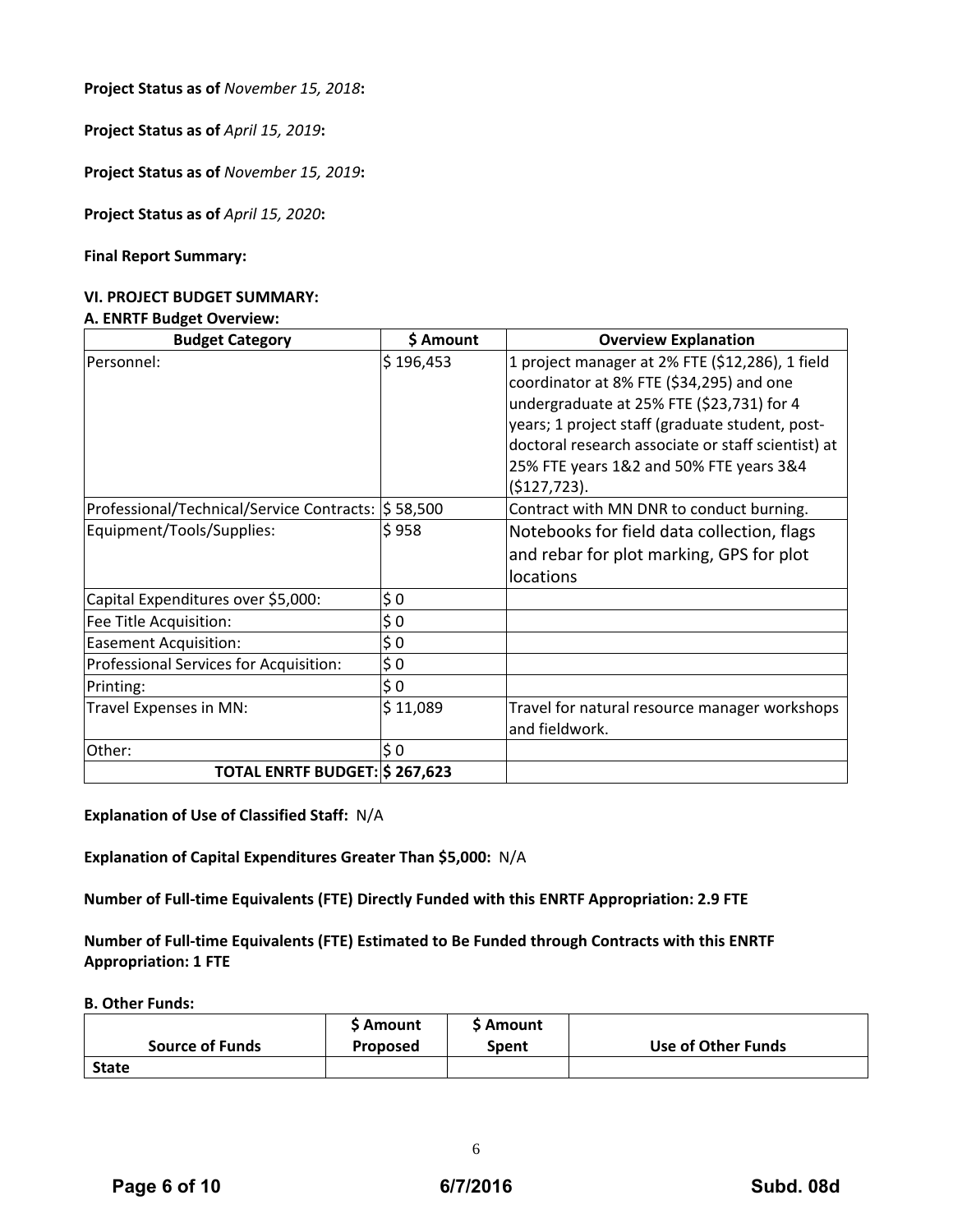| MNDNR: Dr. Charlotte Roy and        | \$34,159  | \$0 | DNR staff time will be used as in-kind |
|-------------------------------------|-----------|-----|----------------------------------------|
| Dr. Lindsey Shartell (5% time       |           |     | support                                |
| each, 4 years)                      |           |     |                                        |
| <b>MNDNR: Additional staff time</b> | \$13,500  | \$0 | In-kind support                        |
| for burns                           |           |     |                                        |
| University of Minnesota, in-kind    | \$95,056  | \$0 | Unrecovered indirect costs at          |
|                                     |           |     | 52% of modified direct cost base       |
|                                     |           |     | \$182,800.                             |
|                                     |           |     |                                        |
| <b>TOTAL OTHER FUNDS:</b>           | \$142,715 | \$0 |                                        |
|                                     |           |     |                                        |

# **VII. PROJECT STRATEGY:**

# **A. Project Partners:**

- Dr. Rebecca Montgomery (UMN‐TC, Department of Forest Resources), overall management responsibility for project team and co-advise graduate student, staff scientist or technician
- Dr. Lee Frelich (UMN‐TC, Department of Forest Resources), coordinate day‐to‐day activities and mentor research staff
- $\triangleright$  Charlotte Roy (MNDNR) and Lindsey Shartell (MNDNR), provide expertise on habitat characteristics for wildlife, coordinate prescribed burning with MNDNR field staff

All team members will collaborate on Activity 3, translating research to action.

# **B. Project Impact and Long‐term Strategy:**

Prescribed fire has become an important wildlife management tool to incorporate natural disturbance in a controlled way on the modern landscape. Yet, prescribed burns can be difficult to implement under many conditions (e.g., too wet, windy, dry) and require many people to execute safely. Currently, most prescribed burns executed by the MNDNR are conducted in the spring due to greater staff availability, larger burn windows, longer days, and more favorable fire and smoke conditions. Yet, managers indicate anecdotally that the woody response to burning is better during late summer and early fall, when vegetation is not dormant. Furthermore, spring fire top kills brush only, leaving energy in the roots resulting in suckering. Species resistant to or enhanced by spring fires are inadvertently favored by the current burning regime and species that benefit from fires at other times of year may be neglected. Our project will improve our understanding of how the season of burning influences brushland vegetation response and thus wildlife habitat. If vegetation responses differ among seasons in brushlands as they do in other ecosystem types, then wildlife managers may need to consider incorporating summer and fall burns into their management practices. This study will provide data to support a change in practices, if needed. Many wildlife species, both game and non‐game species, rely on brushland habitats. Understanding how the season of management influences the vegetation response will help the DNR be more effective in maintaining these habitats.

The project will have practical utility by providing data and guidelines that will support management actions that keep brushland habitat healthy by mimicking historical patterns of fire. The management guidelines and BMPs developed from this study will guide future management of brushland habitats across Minnesota. By continuing to make these resources available to land managers the results of this study will have long-term impacts on management practices.

Permanent monitoring plots established at the study sites will allow university partners and MNDNR to conduct vegetation surveys to track responses to treatment into the future (e.g. 5‐10 yr response). The treated sites will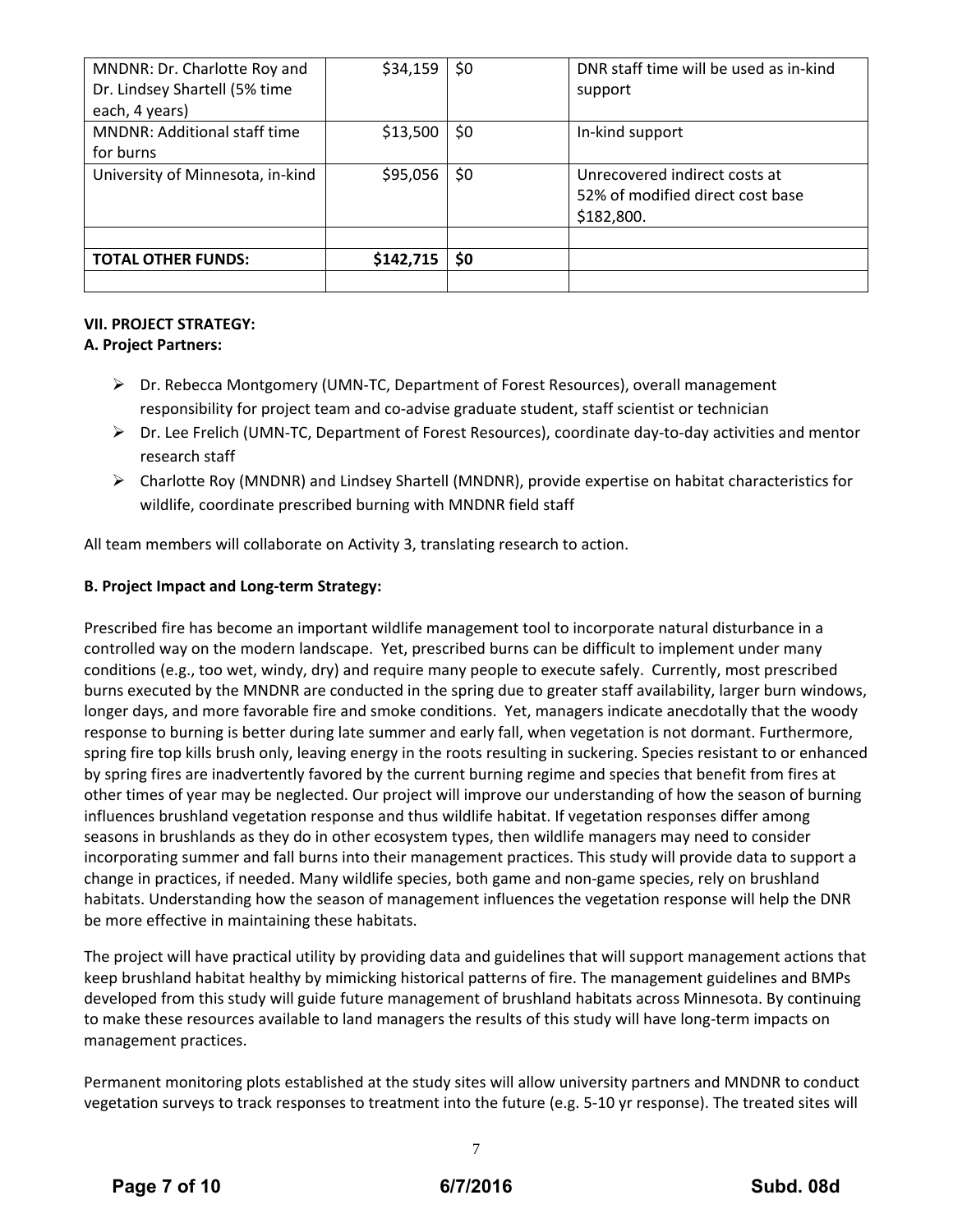continue to be managed as open brushland habitat and future treatments could also be assessed and compared to the study results.

**C. Funding History:** N/A

**VIII. FEE TITLE ACQUISITION/CONSERVATION EASEMENT/RESTORATION REQUIREMENTS:**

**A. Parcel List: N/A**

**B. Acquisition/Restoration Information: N/A**

**IX. VISUAL COMPONENT or MAP(S): see attached**

**X. RESEARCH ADDENDUM: see attached (to be submitted December 11, 2015)**

### **XI. REPORTING REQUIREMENTS:**

Periodic work plan status update reports will be submitted no later than November 30, 2016; April 15, 2017; November 30, 2017; April 15, 2018; November 15, 2018; April 15, 2019; November 15, 2019; April 15, 2020. A **final report and associated products will be submitted between June 30 and August 15, 2020.**

8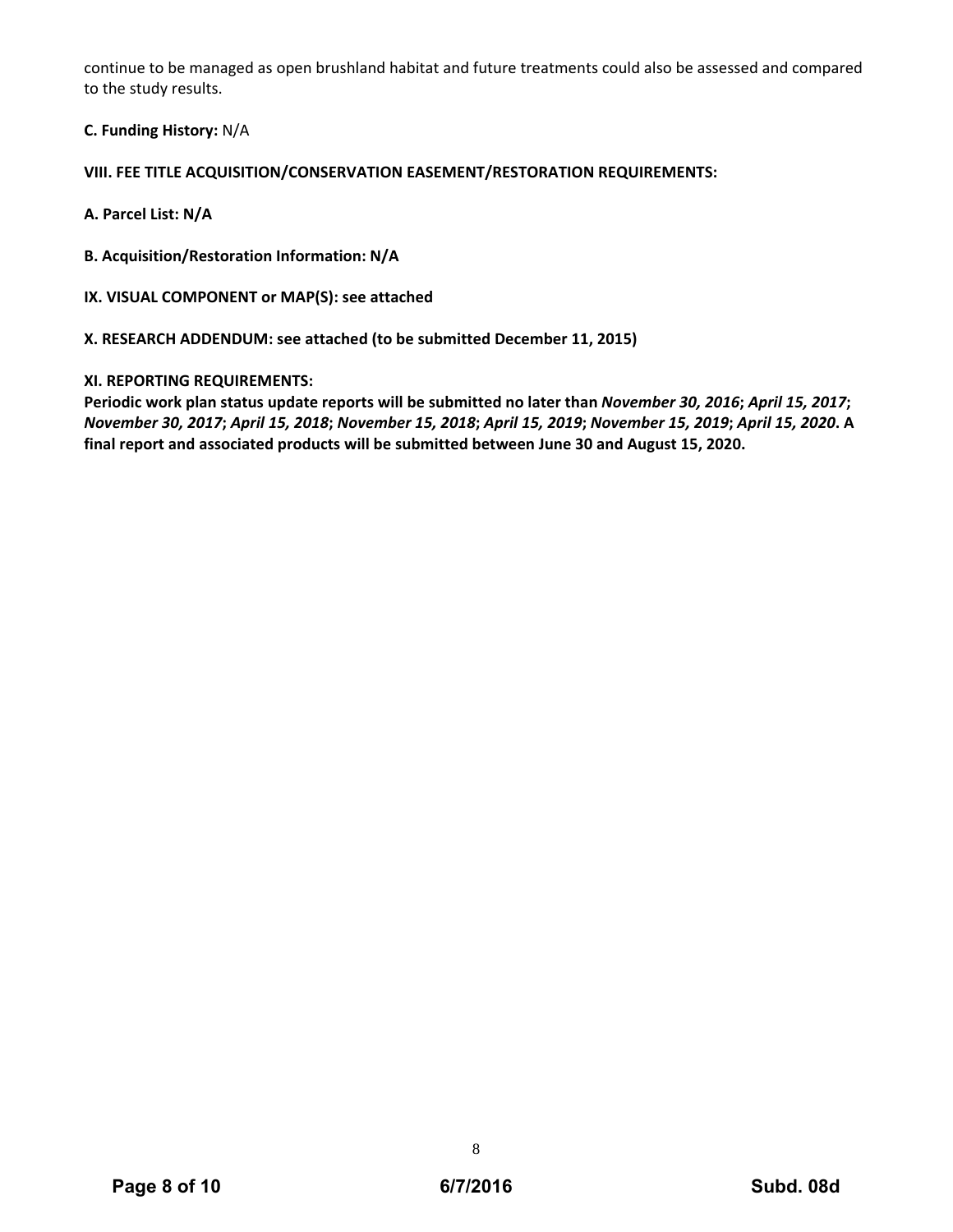### **Environment and Natural Resources Trust FundM.L. 2016 Project Budget**

**Project Title:** Evaluate Prescribed Burning Techniques to Improve Habitat Management for Brushland Species

**Legal Citation:** M.L. 2016, Chp. 186, Sec. 2, Subd. 08d

**Project Manager:** Rebecca A. Montgomery

**Organization:** University of Minnesota

**M.L. 2016 ENRTF Appropriation: \$** 267,000

**Project Length and Completion Date:** 4 Years, June 30, 2020

**Date of Report:** May 29, 2016

| <b>ENVIRONMENT AND NATURAL RESOURCES TRUST</b>                                                                                                                                                                       | <b>Activity 1</b> |                                                                                   | <b>Activity 1</b> | <b>Activity 2</b>                                                                                                         |                     | <b>Activity 2</b> | <b>Activity 3</b>                                  |                     | <b>Activity 3</b> | <b>TOTAL</b>  | <b>TOTAL</b>   |
|----------------------------------------------------------------------------------------------------------------------------------------------------------------------------------------------------------------------|-------------------|-----------------------------------------------------------------------------------|-------------------|---------------------------------------------------------------------------------------------------------------------------|---------------------|-------------------|----------------------------------------------------|---------------------|-------------------|---------------|----------------|
| <b>FUND BUDGET</b>                                                                                                                                                                                                   | <b>Budget</b>     | <b>Amount Spent</b>                                                               | <b>Balance</b>    | <b>Budget</b>                                                                                                             | <b>Amount Spent</b> | <b>Balance</b>    | <b>Budget</b>                                      | <b>Amount Spent</b> | <b>Balance</b>    | <b>BUDGET</b> | <b>BALANCE</b> |
| <b>BUDGET ITEM</b>                                                                                                                                                                                                   |                   | Document current conditions on 2000 acres<br>of brushland habitat in NE Minnesota |                   | <b>Conduct prescribed burning and monitor</b><br>vegetation response on 900 acres of<br>brushland habitat in NE Minnesota |                     |                   | Develop a manager's guide for brushland<br>habitat |                     |                   |               |                |
| <b>Personnel (Wages and Benefits)</b>                                                                                                                                                                                | \$48,319          | \$0                                                                               | \$48,319          | \$132,800                                                                                                                 | \$0                 | \$132,800         | \$15,334                                           | \$0                 | \$15,334          | \$196,453     | \$196,453      |
| Rebecca Montgomery, Project manager, \$12,286 (66% salary, 34%                                                                                                                                                       |                   |                                                                                   |                   |                                                                                                                           |                     |                   |                                                    |                     |                   |               |                |
| fringe), 2 % FTE all years                                                                                                                                                                                           |                   |                                                                                   |                   |                                                                                                                           |                     |                   |                                                    |                     |                   |               |                |
| Lee Frelich, Field coordinator, \$34,295 (66% salary, 34% fringe), 8<br>% FTE all years                                                                                                                              |                   |                                                                                   |                   |                                                                                                                           |                     |                   |                                                    |                     |                   |               |                |
| 1 Research staff member, \$126,723 (57% salary, 43% benefits),<br>25% FTE Years 1 & 2, 50% FTE Years 3 & 4                                                                                                           |                   |                                                                                   |                   |                                                                                                                           |                     |                   |                                                    |                     |                   |               |                |
| 1 undergraduate student or field technician, \$23,731 (100% salary),<br>25% FTE all years                                                                                                                            |                   |                                                                                   |                   |                                                                                                                           |                     |                   |                                                    |                     |                   |               |                |
| <b>Professional/Technical/Service Contracts</b>                                                                                                                                                                      |                   |                                                                                   |                   |                                                                                                                           |                     |                   |                                                    |                     |                   |               |                |
| Contract with MN DNR to conduct burning. \$65/acre * 900 acres in                                                                                                                                                    |                   |                                                                                   |                   | \$58,500                                                                                                                  | \$0                 | \$58,500          |                                                    |                     |                   | \$58,500      | \$58,500       |
| central and NE MN                                                                                                                                                                                                    |                   |                                                                                   |                   |                                                                                                                           |                     |                   |                                                    |                     |                   |               |                |
| Equipment/Tools/Supplies                                                                                                                                                                                             |                   |                                                                                   |                   |                                                                                                                           |                     |                   |                                                    |                     |                   |               |                |
| Notebooks for field data collection, flags and rebar for plot<br>marking, GPS for plot locations                                                                                                                     | \$958             | \$0                                                                               | \$958             |                                                                                                                           |                     |                   |                                                    |                     |                   | \$958         | \$958          |
| <b>Travel expenses in Minnesota</b>                                                                                                                                                                                  |                   |                                                                                   |                   |                                                                                                                           |                     |                   |                                                    |                     |                   |               |                |
| Travel for natural resource manager workshops: 1 year * 1<br>workshops * 5 persons * 1 d * (mileage [250 mi/workshop*0.575<br>$ cents/mile $ + per diem [\$82 lodging + \$56 M&I])                                   |                   |                                                                                   |                   |                                                                                                                           |                     |                   | \$1,409                                            | \$0                 | \$1,409           | \$1,409       | \$1,409        |
| Travel for field work: up to 60 days/year (100 mi/d) of vehicle<br>rental or personal mileage reimbursement, whichever is least<br>costly \$7100; ~50d/year housing at Cloquet Forestry Center at 17/d<br>$=$ \$2500 | \$4,840           | \$0                                                                               | \$4,840           | \$4,840                                                                                                                   | \$0                 | \$4,840           |                                                    |                     |                   | \$9,680       | \$9,680        |
| <b>COLUMN TOTAL</b>                                                                                                                                                                                                  | \$54,117          | \$0                                                                               | \$54,117          | \$196,140                                                                                                                 | \$0                 | \$196,140         | \$16,743                                           | \$0                 | \$16,743          | \$267.000     | \$267,000      |